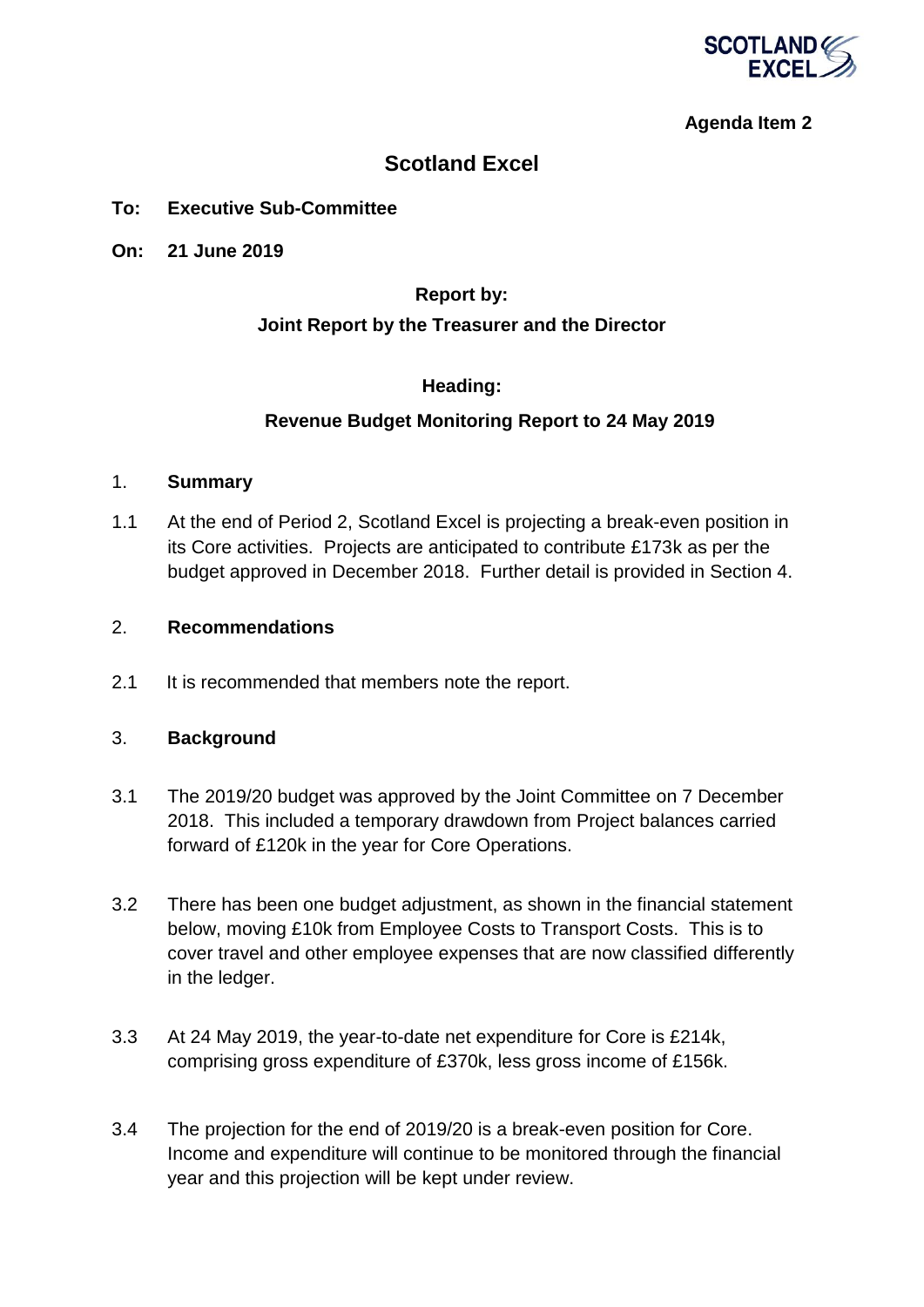- 3.5 The year-to-date net expenditure for Projects is £70k, comprising gross expenditure of £187k, less gross income of £117k. Projects are expected to contribute £173k funding to Core Operations during 2019/20, as per the approved budget.
- 3.8 The following table provides an analysis of the actual spend to date along with projected net expenditure for 2019/20 and includes a summary of movement in the Revenue Reserve, as well as a glossary of terms.